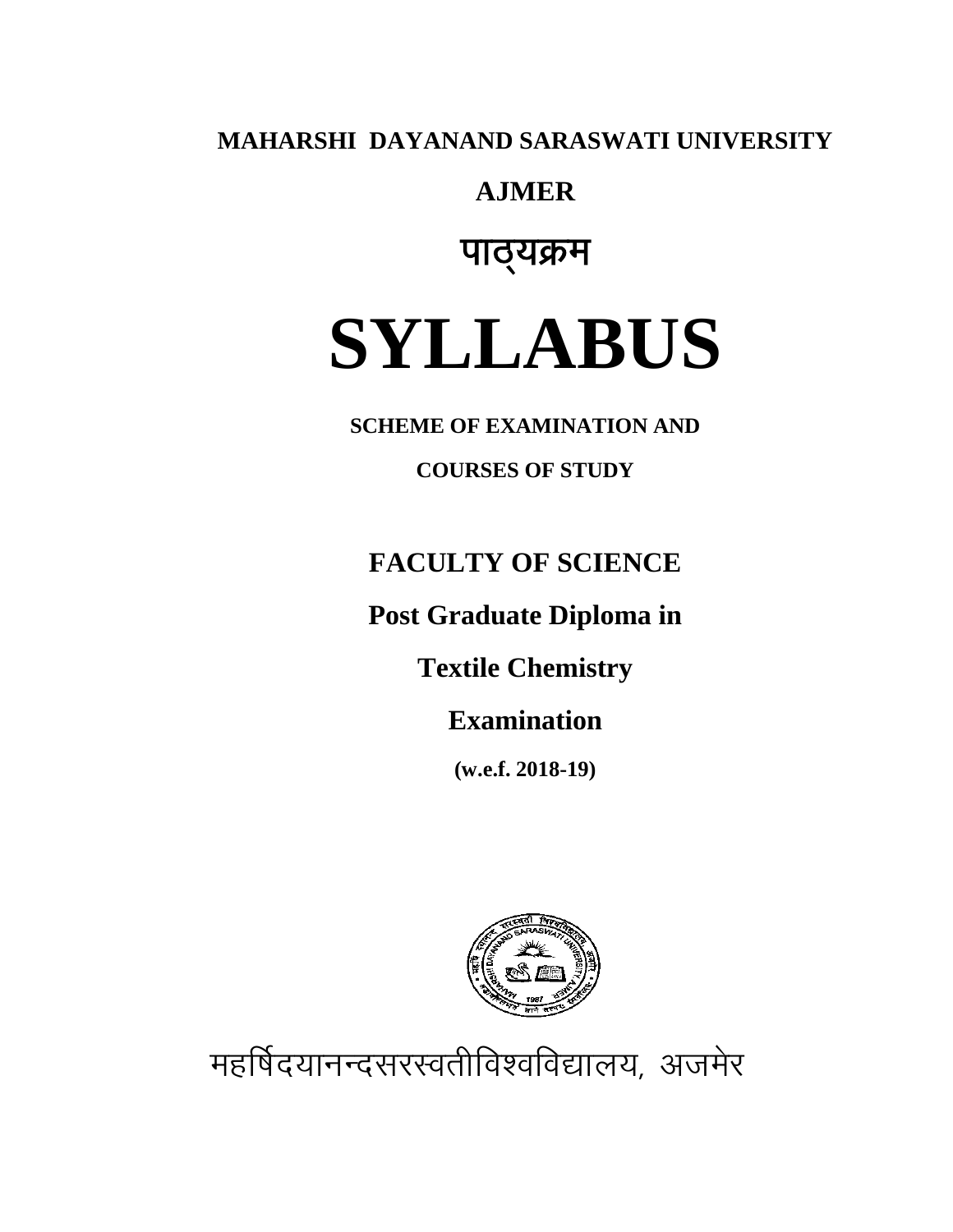### **POST GRADUATE DIPLOMA IN TEXTILE CHEMISTRY**

**Eligibility for Admission** - A graduate of science with chemistry, at least 50% marks, with relaxation in case of reserved candidates may be considered.

**Duration of Course** - Duration of course is spread over one academic year. There will be no supplementary examination. However, if a student fails, one more chance will be given in next three academic sessions to pass the examination. If a student passes in practical, his marks will be carried forward for next examination, and he is exempted to reappear in the practical in the following year(s).

### **Scheme of Examination**

(i) There will be four theory papers and one practical paper. Each paper will be of 100 marks and 3 hours duration & practical is of 200 marks. Minimum pass marks in each paper is 40% with an aggregate of 50% marks in all the papers, for awarding the diploma.

(ii) The division will be awarded as follows:

I Division - Minimum 60% or above marks in aggregate

II Division - 50% marks or above but less than 60% marks in aggregate.

| Papers                                   | Max. Marks                          |
|------------------------------------------|-------------------------------------|
| I Chemistry of Fibers                    | 100                                 |
| II Technology of Bleaching and finishing | 100                                 |
| III Technology of dyeing and printing    | 100                                 |
| IV Computer Application & Programming    | 100                                 |
| Practical (12 hours duration in 2 days), | 200(including 25 marks for seminar) |

**Note:** Each theory paper is divided into three independent units Part-A Part-B and Part-C.

**Part-A**(30 marks) is compulsory and contains 10 questions (50 words each)& at least 3 questions from each unit, each question carries 3 marks.

**Part-B**(25 marks) is compulsory and contains 5 questions, at least 1 from each unit. Each question carries 5 marks (100 words each).

Part-C(45 marks) contains 6 questions, 2 from each unit. Candidate is required to attempt 3 questions, 1 from each unit. Each question carries 15 marks (400 words).

### **PAPER -I CHEMISTRY OF FIBRES**

### **Max. Marks:100 3Hours Duration**

### **UNIT-I**

### **Chemical structure of fibers**

- (a) Chemical structure of cellulose like cotton,jute etc. Action of different chemicals on these fibers.
- (b) Chemical structure of manmade fibers (Rayon, Polyamide, Polyester &Polyacrylonitrile) Synthesis of fiber forming polymers, brief idea about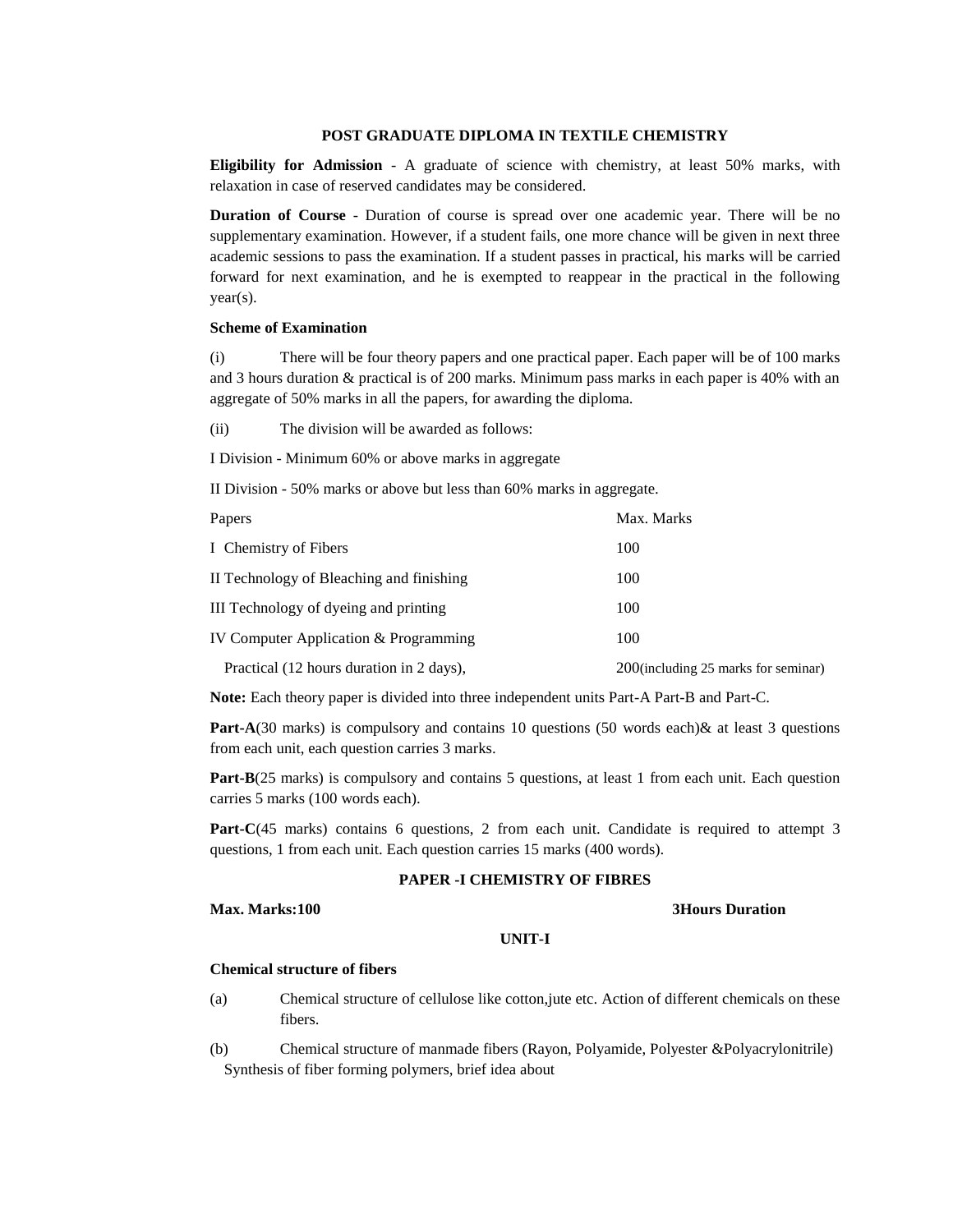Commercial production of fibers/yarns & sequence of operations.Effect of acids, alkalies, oxidizing agents, reducing agents, solvents, heat & light on various types of man-made fibers.Determination of hardness of water & methods for its removal.Determination of BOD& COD.

(c) Introduction and applications oxidizing and reducing agents like  $K_2 Cr_2O_7$  , KMnO<sub>4</sub>

 $H_2O_2$ and Na<sub>2</sub>S<sub>2</sub>O<sub>3</sub>

### **UNIT-II**

### **Testing of textiles & fibers**

- (a) Physical testing of textiles
- (i) Fibers Shape staple length, tensile strength, elongation, moisture regain, elemental

analysis& burning test.

- (ii) Yarns counts, evenness, turn per inch & tensile length elongation.
- (iii) Fabric ends, picks, warp & weft, identification of stiffness, crease recovery, wear tear resistance air permeability, wrinkle test & thermal conductivity.
- (iv) Applications of UV, NMR & IR spectroscopy in textile fibers.
- (b) Chemical testing of textile, Determination of ash content % colorfastnesses of dyed, printed textile (light washing perspiration rubbing & bleaching). Analysis of blend composition namelycotton/ viscose, viscose/ acetate, viscose/ nylon, cotton/ polyester, nylon/acrylic viscose/ acrylic & other popular blend
- (i) Determination of hardness of water and BOD, COD.
- (ii) Methods for removal of hardness of water

### **UNIT-III**

### **Analysis of different agents used in Textile industries**

- (a) Analysis of desizing, scouring & bleaching agents. Analysis of dyes, dyeing & printing gums, treatment of water to make it suitable for textile industry.
- (b) Identification & evaluation of common finishing agents such as stiffening agents, softness surface active agents, crease proofing & water proofing chemicals.
- (c) Pretreatment of hosiery, Denim & garments
- (i) Washing & scouring of hosiery, Denim & garments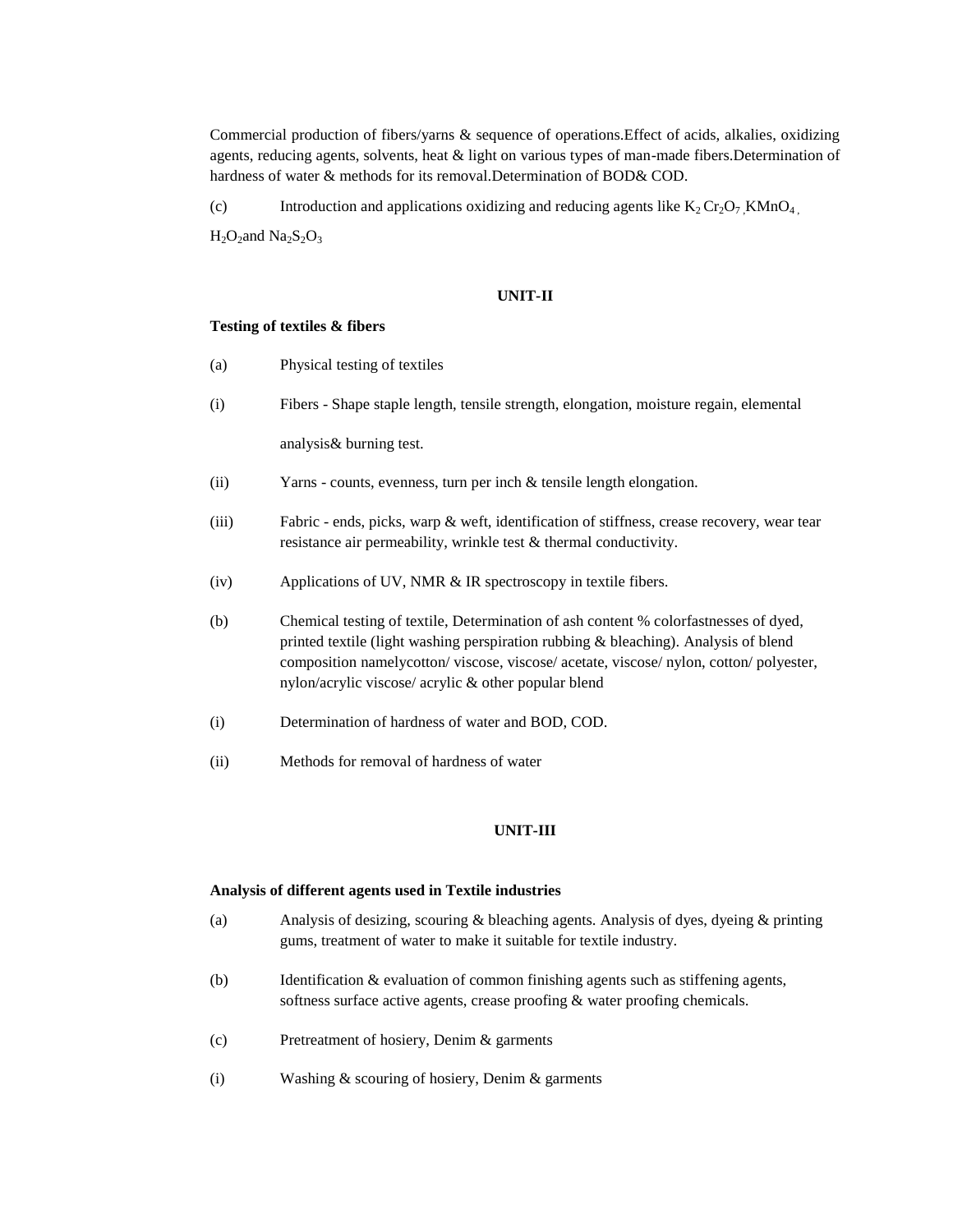(ii) Special Treatment- stone washing, fading, biopolishing, drum washing & peach finishing

### **PAPER -II TECHNOLOGY OF BLEACHING & FINISHING**

### **Max. Marks:100 3Hours Duration**

### **UNIT-I**

### **Sizing Desizing& Scouring Methods**

- (a) Singeing, sizing &desizing, various methods for desizing. Scouring cotton by kiers & continuous method.
- (b) Efficiency of kier & boiling operation. Scoring of wool & silk. Types of kiers

### **UNIT-II**

### **Bleaching of different yarns/fabric**

- (a) Bleaching of cotton & rayon with sodium hypochlorite, hydrogen peroxide & sodium chlorite. Bleaching of wool & silk.
- (b) Scouring & bleaching synthetic yarn/fabric & their blends. Use of optical whitening agents in the scouring & bleaching of man made fibers/fabrics.

### **UNIT-III**

### **Finishing**

- (a) General introduction about all types of finishes. Application of temporary & permanent finishes, starch, gums & softener such as Wash N wear finishing, water proofing, fire proofing, moth proofing etc. Finishing machines covering stretching devices, washing machine, drying machines damping, calendaring & curing machines etc.Mercerization of cotton & its blends.
- (b) Finishing of man made fibers/fabrics & their blends e.g. Heat setting antistatic soil release, flame retardant & durable press finishing. Study of finishing compounds & the methods used in laboratory.Commercial application of finishing compounds.

### **PAPER III: TECHNOLOGY OF DYEING AND PRINTING**

### **Max. Marks: 100 Duration : 3 Hours**

**Unit I**

### **Dyes**

(a) Classification of dyes, various color theories. General idea about chemistry of dyes, Application of various dyes to cotton and viscose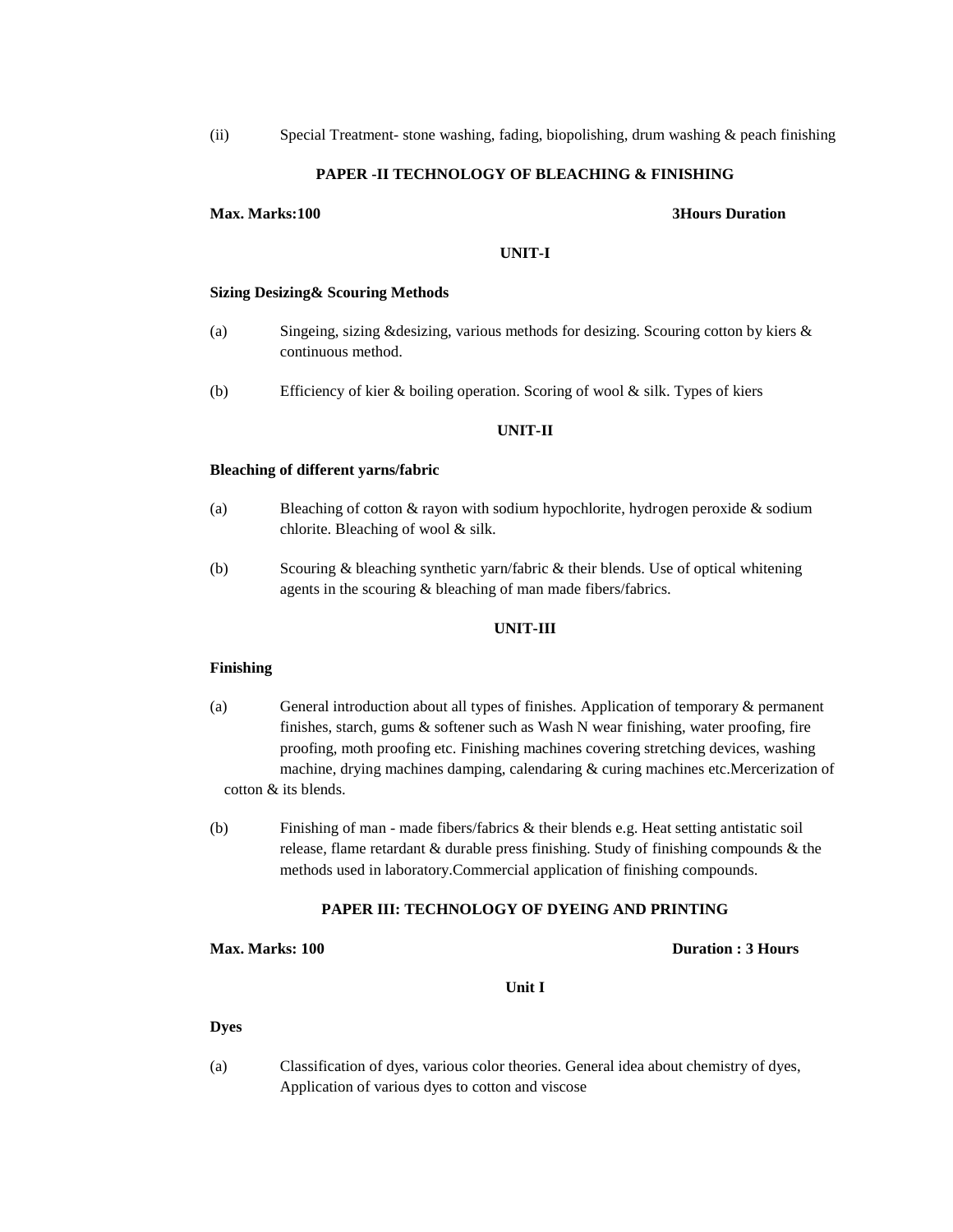(b) Dyeing of synthetic fibers. Dyeing of blends of synthetic fibers and cellulosic fibers.

### **Unit II**

### **Methods of printing**

- (a) Various methods of printing, Block printing, Screen printing, Roller printing, Rotatory screen cope heat transfer printing, printing of cotton with various dyes by direct style.
- (b) Dyeing of wool and silk.Modern techniques in dyeing and printing of natural and man made fibers in pure and blended forms.

### **Unit III**

### **Printing of different fibers**

- (a) Printing of synthetic fibers and blends, Discharge and resist style of printing on cellulosic fibers, synthetic fibers and blends.
- (b) Methods of printing on different fabrics Block Screen Hand, flatbed, rotary, transfer printing, stencil, roller.
- (c) Style of printing.
- (i) Direct style on cellulosic, wool & silkfibers
- (ii) Discharge style
- (iii) Resist style
- (iv) Printing with natural and biodegradable dye.

### (v) Foam, Flock, Foil, glitters printing

### **Books Recommended:**

- 1. Hall, A.J. (8<sup>th</sup> Edition) The Standard Hand Book of Textiles Buttor Worth. London.
- 2. Clark, W An Introduction to Textile [romtong-A practical for use in Laboratories College and School Arts manual Buttor Worth, London.]
- 3. Shinia. V.A.: Technology of Textile Processing Vol. I ,II,IXSevak Publication, Mumbai.
- 4. Chakravarty, R.R. Glimpses of Textile Technology, Caxton Press, Delhi.
- 5. Hall, A.J.: Textile Finishing, Elsevier.
- 6. Peters, R.H.: Textile Chemistry, Vol. II Elsevier Amsterdam Analytical methods for textile laboratory III WiliamsUnivofoDelewale U.S.A.
- 7/ R.S. Prayog technology textile printing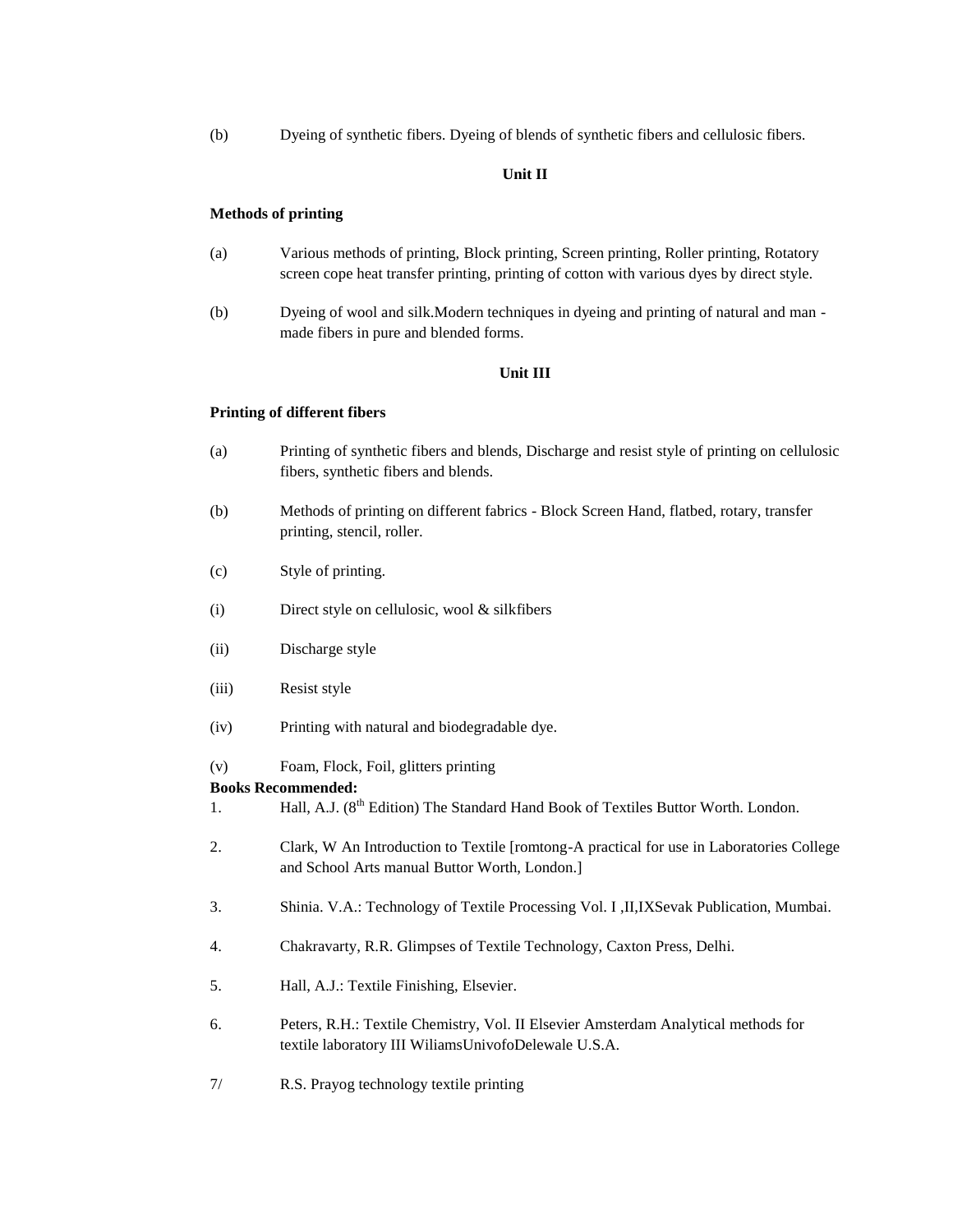### **PAPER IV - COMPUTER APPLICATION & PROGRAMMING**

### **Time: 3Hrs. Max. Marks: 100**

**Unit-I**

### **Basics of Computer**

Introduction to computer, Basic structure and functioning of computer with AFC as an illustrative example, classification of computers on the basis of application purpose and size, advantage and disadvantage of computers, application of computers, hardware and software, input-output devices, binary numbers and arithmetic memory, Secondary storage.

### **Unit II Computer Networking**

- (a) Introduction-Server client & parts, server & network operating system, network cards, cabling& hubs, maintenance & connecting to internet. IF Statement and FOR Statement IF-ELSE Statement, GO TO Statement, decision making & looping, WHILE statement, DO Statement and jumps in loop.
- (b) Features &concept of e-mail technology : message, headers, address book, attachment, filtering & forwarding mail.
- (c) Web Technology languages and protocols, web page and website, scientific websites. Web resources - search engines, message boards, web page creation concept - planning navigation.

### **Unit III**

### **Basics of Computer Applications**

- (a) Windows, MS Word, PowerPoint, Computer system with DOS as an example introduction to UNIX and Windows, principles of programming, algorithms and flow charts. Microsoft Excel.
- (b) Computer aided color matching.

Basic principles - (i) Basic color theory (ii) computation of tristimulus theory (iii) standardization of shades

### **Books Suggested:**

- 1. Computer and their application to chemistry: R.Kumari: Springer 2008
- 2. Computer of Chemists, Pundir&Bansal, PragatiPrakashan
- 3. Computer and Common Sense, R. Hunt and J. Shelley, Prentice Hall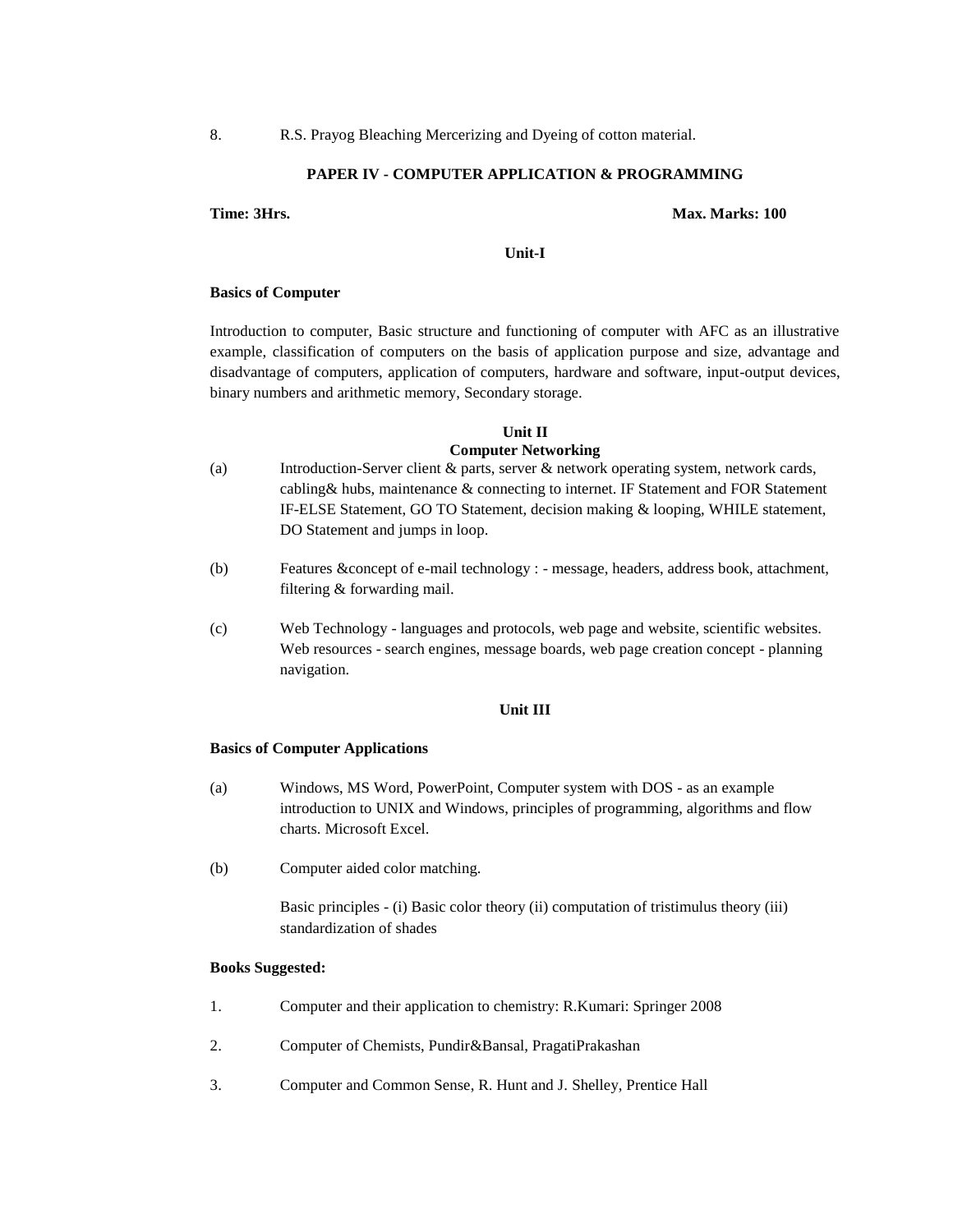### **Practical- P.G. Diploma Textile**

**Time Duration:** 12 hours (in 2 days) **Max. Marks:** 200

Seven experiments will be given in the examination (4 Major and 3 Minor)

### **(A) Major Experiment: (30 marks each)**

- 1-. Testing and complete analysis of chemicals involved in wet process like purity of H2SO4, NaNO<sub>2</sub>, K<sub>2</sub>Cr<sub>2</sub>O<sub>7</sub>, CH<sub>3</sub>COOH, hypo, caustic soda.
- 2. Preparation of fabrics for dyeing and printing- Desizing, scouring, mercerizing bleaching, optical whitening.
- 3. Dyeing of natural fiberslike cotton, wool and silk with different dyes.
- 4. Printing of cotton with different dyes and methods like Block printing/screen printing.
- 5. Finishing processing of various fabrics soft finish, stiff finish, active content, solid content.
- 6. Determination of Purity of coconut oil.
- 7. Estimation of the chlorine in the sample of bleaching powder.
- 8. Determination of permanent,  ${}^{13}C$  temporary and total hardness of water.

### **(b) Minor Experiment (10 marks each):**

- 1. Analysis and identification of organic functional group in a given compound.
- 2. Identification of fiber- Microscopic, Burning, solubility and other tests (minimum three)
- 3. Identification of dyes.
- 4. Evaluation of Surfactants.
- 5. Damage evaluation of fabrics during processing.
- 6. Synthesis of Dyes like methyl orange, Azo Dyes (Congo Red) etc.
- 7. Rubbing fastness test.

### **Instructions for Practical Exam -**

A board of three examiners will be constituted with two external and one internal. Out of two external one external examiner will be from textile and one from chemistry.

### **Marking Scheme-**

### **Max. Marks : 200 Time: 12 Hrs.**

(Spread over 02 days)

Major Experiments (Four in Number) of 30 marks each, total 120 marks. Minor Experiment (Three in Number) of 10 marks each, Total 30 marks.

**Seminar - 25 marks**

**Record - 10 marks**